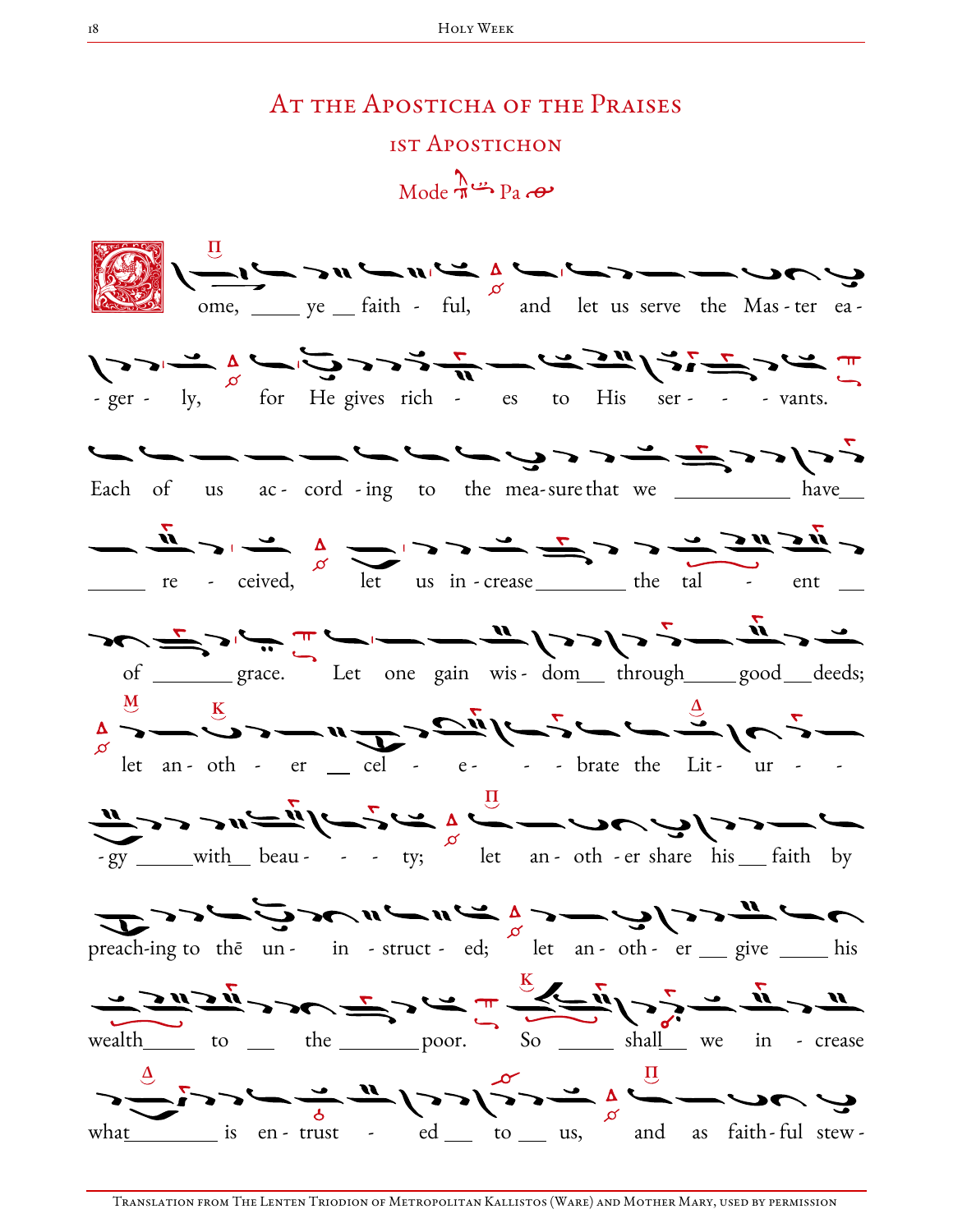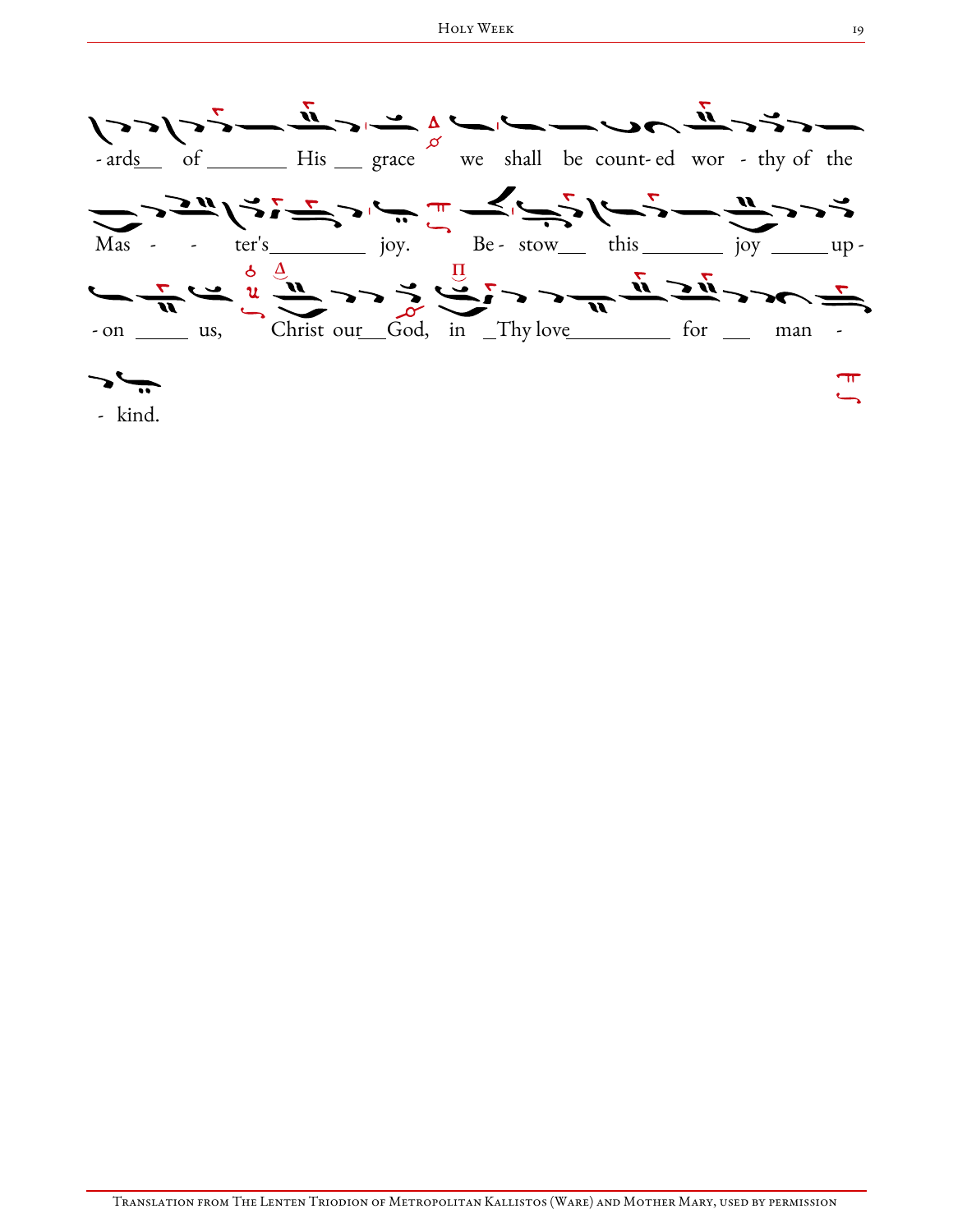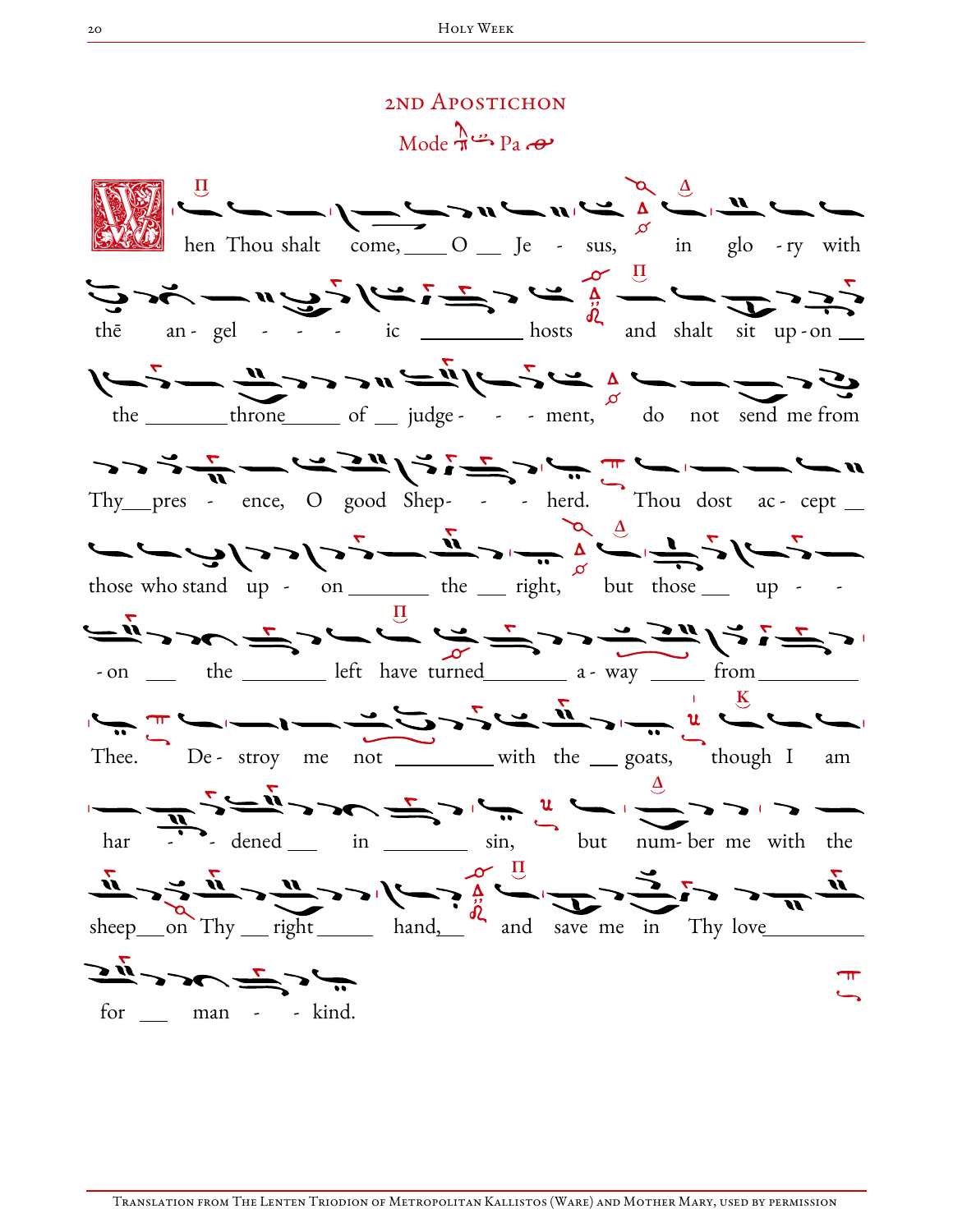## 3rd Apostichon

 $Mode \rightarrow Pa$ 

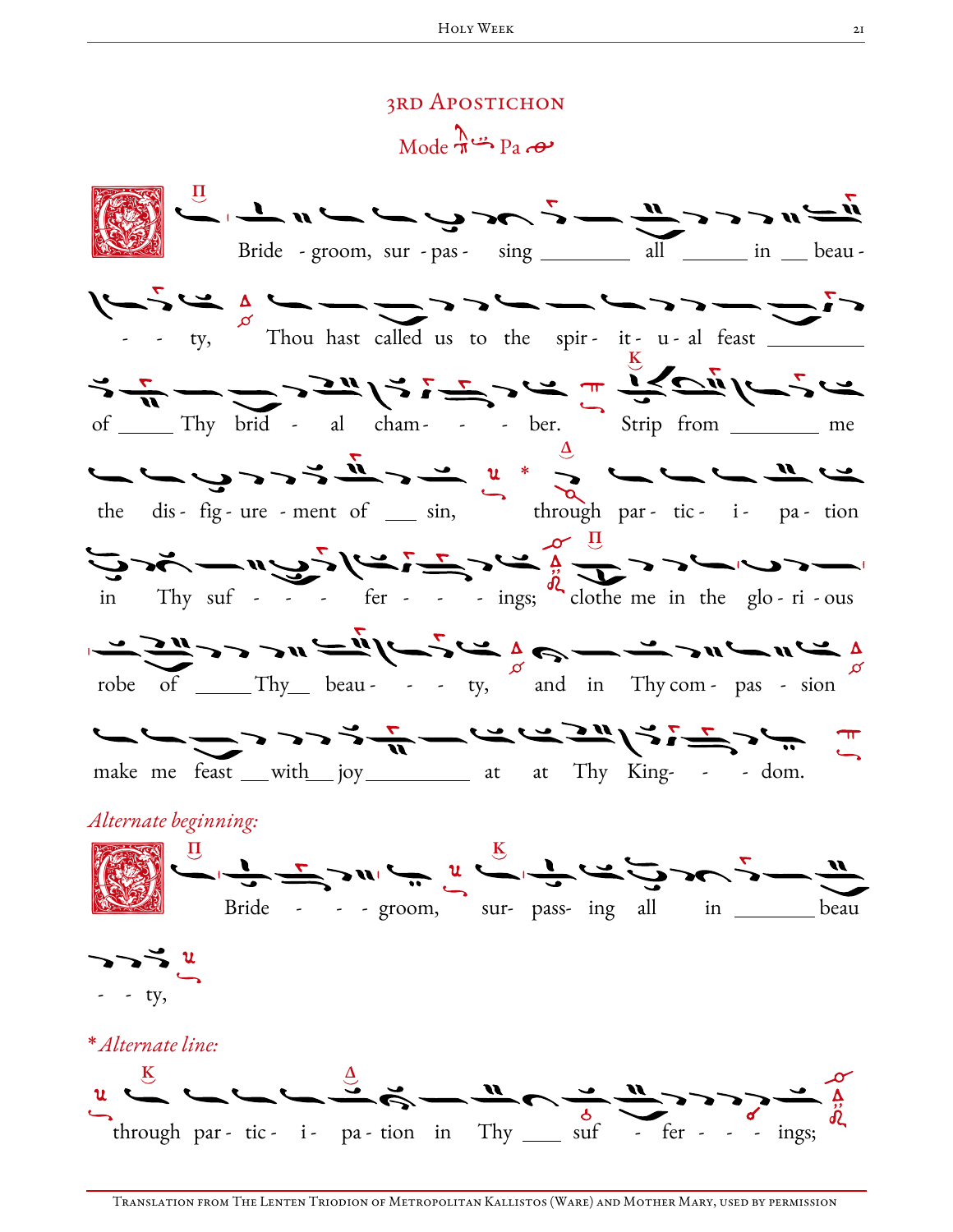## **GLORY. BOTH NOW**

Mode  $\overline{q}$  Ga  $\phi$ 



## DOXASTIKON

Mode  $\overline{q}$  Ga  $\phi$